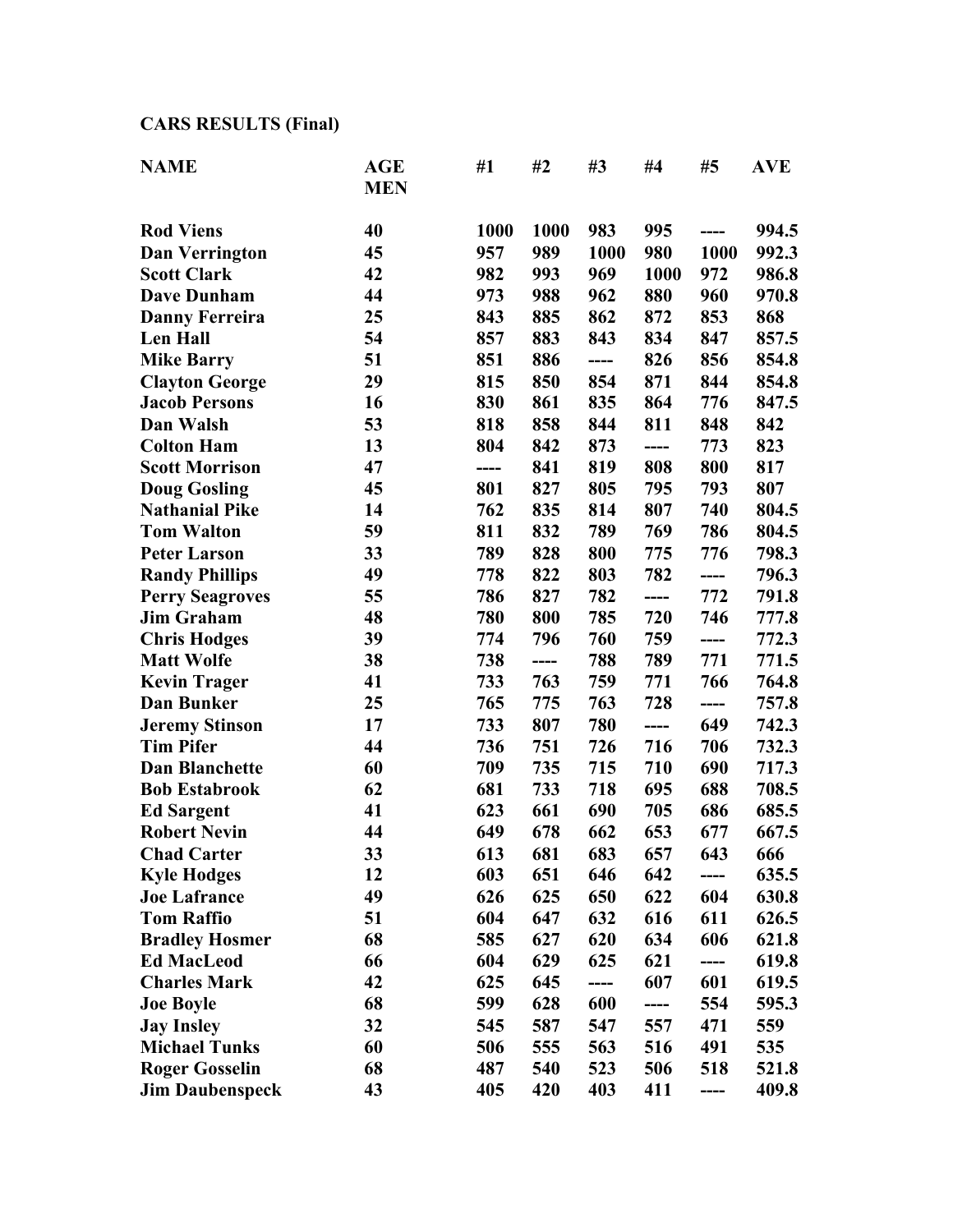#### **AGE GROUPS MEN**

**14 and under 1. Colton Ham 823 2. Nathanial Pike 804.5 3. Kyle Hodges 635.5 15-19 1. Jacob Persons 847.5 2. Jeremy Stinson 742.3 20-29 1. Clayton George 854.8 2. Dan Bunker 757.8 30-34 1. Peter Larson 798.3 2. Chad Carter 666 3. Jay Insley 559 35-39 1. Chris Hodges 772.3 2. Matt Wolfe 771.5 40-44 1. Kevin Trager 764.8 2. Tim Pifer 732.3 3. Ed Sargent 685.5 4. Bob Nevin 667.5 5. Charles Mark 619.5 6. Jim Daubenspeck 409.8 45-49 1. Scott Morrison 817 2. Doug Gosling 807 3. Randy Phillips 796.3 4. Jim Graham 777.8 5. Joe Lafrance 630.8 50-54 1. Len Hall 857.5 2. Mike Barry 854.8 3. Dan Walsh 842 4. tom Raffio 626.5 55-59 1. Tom Walton 804.5 2. Perry Seagroves 791.8 60-64 1. Dan Blanchette 717.3 2. Bob Estabrook 708.5 3. Michael Tunks 535 65-69**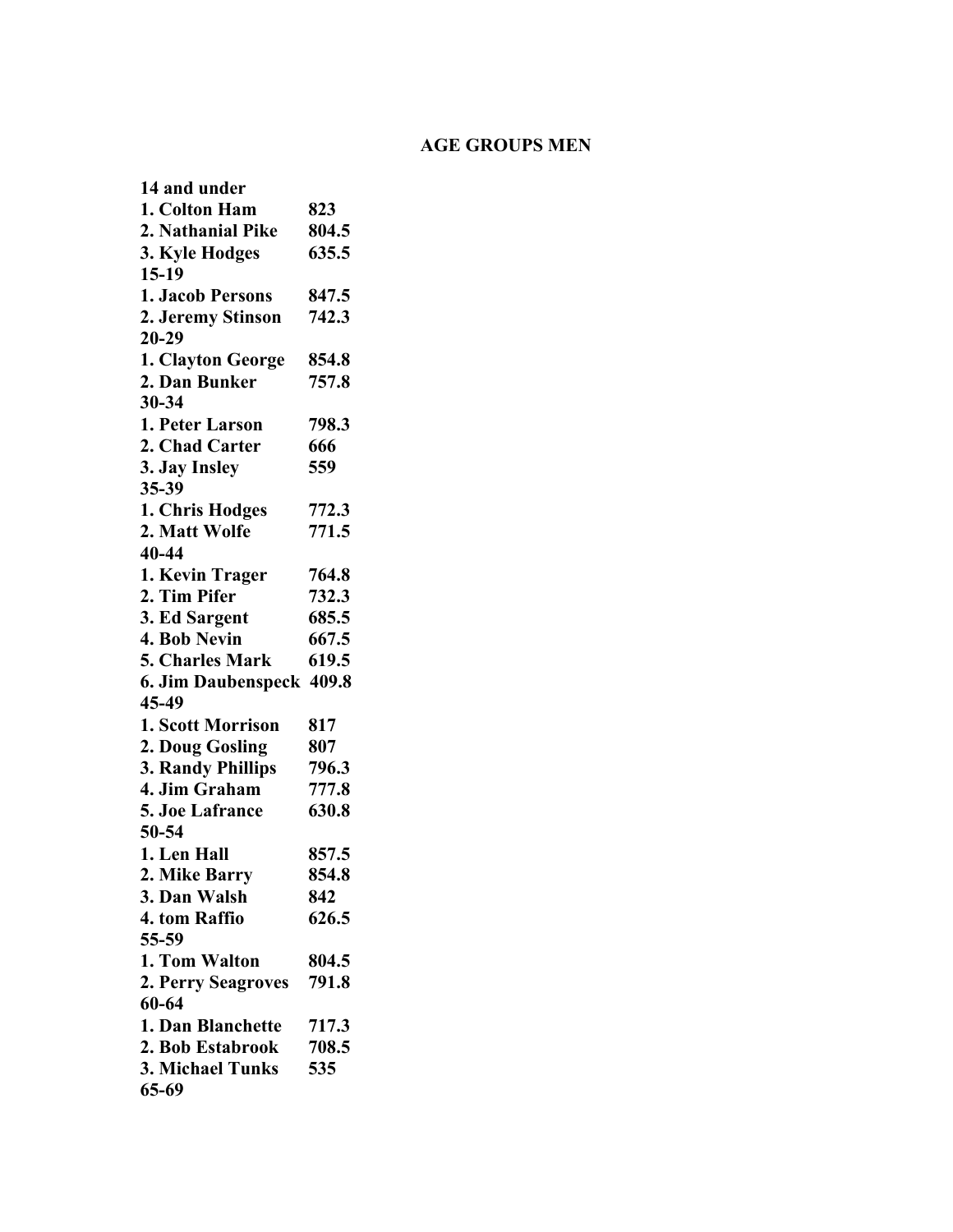| 1. Bradley Hosmer | 621.8 |
|-------------------|-------|
| 2. Ed MacLeod     | 619.8 |
| 3. Joe Boyle      | 595.3 |
| 4. Roger Gosselin | 521.8 |

|                             | <b>WOMEN</b> |      |      |      |      |      |       |
|-----------------------------|--------------|------|------|------|------|------|-------|
| <b>Christin Doneski</b>     | 37           | 1000 | 1000 | 1000 | 1000 | 1000 | 1000  |
| <b>Ann Rasmussen</b>        | 43           | 936  | 933  | ---- | 911  | 914  | 923.5 |
| <b>Heather Searles</b>      | 25           | 885  | 902  | 915  | 904  | 954  | 918.8 |
| <b>Emily Searles</b>        | 22           | 918  | 896  | 886  | 904  | 877  | 901   |
| <b>Pat Bourgault</b>        | 49           | 848  | 857  | 869  | 842  | 861  | 858.8 |
| <b>Amber Cullen</b>         | 25           | 812  | 857  | ---- | 887  | 864  | 855   |
| <b>Mary Gosling</b>         | 46           | 784  | 841  | 835  | 847  | 865  | 847   |
| <b>Christina Pike</b>       | 13           | 785  | 829  | 855  | 790  | 811  | 821.3 |
| <b>Barbara Higgins</b>      | 44           | 802  | 827  | 818  | ---- | 820  | 816.8 |
| <b>Kyla Cooper</b>          | 13           | 848  | 806  | 840  | ---- | 738  | 808   |
| <b>Martha Hauser</b>        | 48           | 684  | 703  | 711  | 710  | 714  | 709.5 |
| <b>Alane Bigelow</b>        | 22           | 667  | 724  | 741  | 674  | ---- | 701.5 |
| <b>Patti Bernier</b>        | 43           | 656  | 675  | 670  | 659  | 661  | 666.3 |
| <b>Mary Ellen McMahon</b>   | 45           | 671  | 676  | 658  | 648  | 606  | 663.3 |
| <b>Lorraine Tyma</b>        | 39           | 619  | 601  | 659  | 626  | 523  | 626.3 |
| <b>Lynda Krieger</b>        | 43           | ---- | 601  | 586  | 588  | 587  | 590.5 |
| <b>Cathy Dunham</b>         | 44           | 565  | 614  | 630  | 532  | 514  | 585.3 |
| <b>Jennifer Daubenspeck</b> | 38           | 534  | 553  | 582  | 547  | ---- | 554   |
| <b>Siobhan Droney</b>       | 40           | 539  | 531  | 546  | 540  | 539  | 541   |
| <b>Milly Rhodes</b>         | 68           | 531  | 536  | 540  | 548  | 505  | 538.8 |
| <b>Wendy Jensen</b>         | 46           | 457  | 474  | 461  | 461  | ---- | 463.3 |
| <b>Magaret Ramos</b>        | 50           | 476  | 418  | 422  | 439  | ---- | 438.8 |
| <b>Peg Michaud</b>          | 44           | 444  | 438  | 433  | 434  | ---- | 437.3 |
| <b>Carol Carlisle</b>       | 66           | 426  | 409  | 410  | 404  | ---- | 412.3 |

#### **AGE GROUP FEMALE**

| 821.3 |
|-------|
| 808   |
|       |
| 855   |
| 701.5 |
|       |
| 626.3 |
| 554   |
|       |
| 816.8 |
| 666.3 |
| 590.5 |
|       |